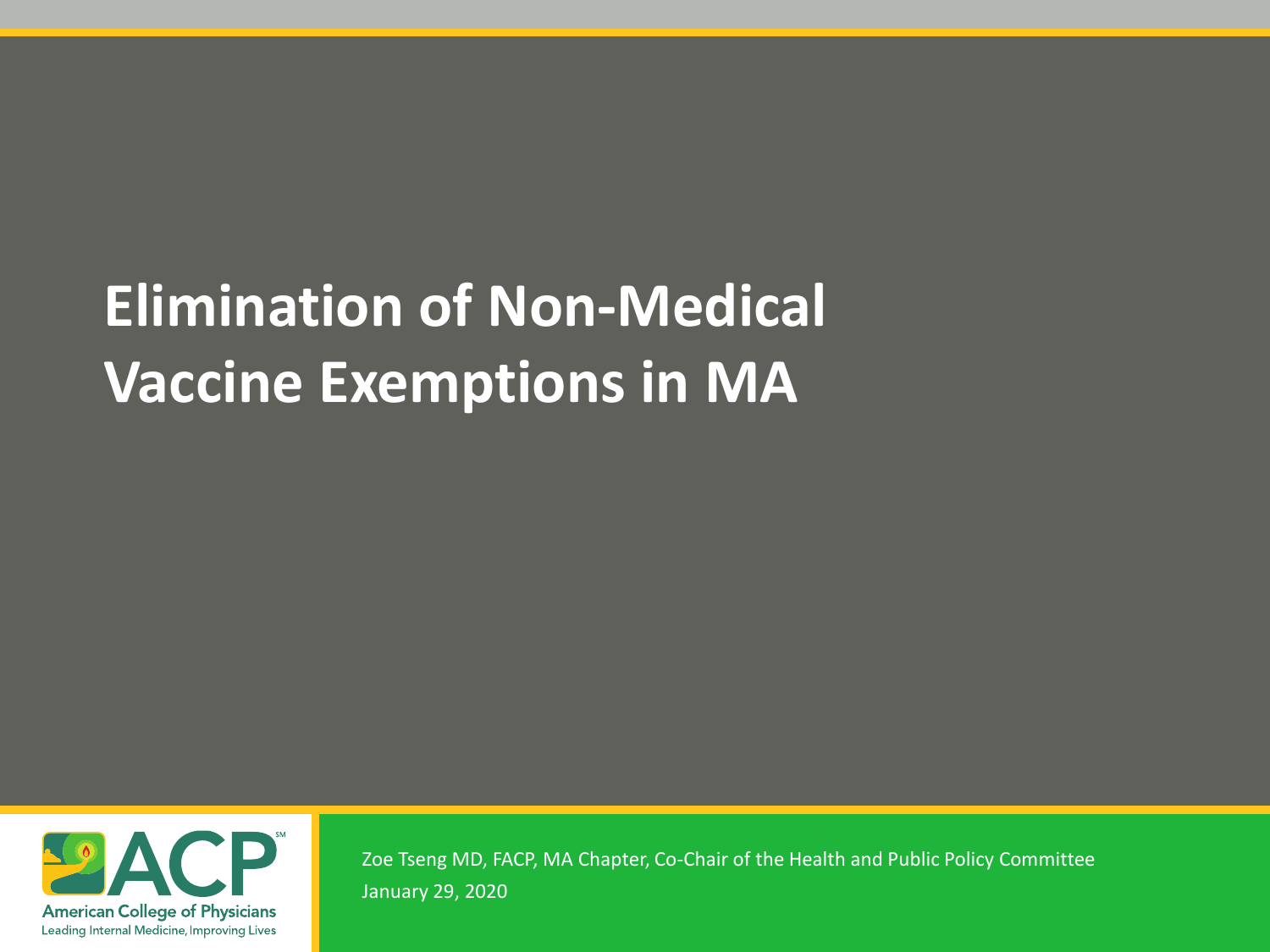### **Eliminate non-medical vaccine exemptions**

- The College calls on states to pass legislation to eliminate any existing exemptions, except for medical reasons, from their immunization laws
- MA allows medical and non-medical (religious) vaccine exemptions
	- 4 cases of measles in MA
	- 500% increase in use of religious exemptions despite a decline in MA's religious demographics

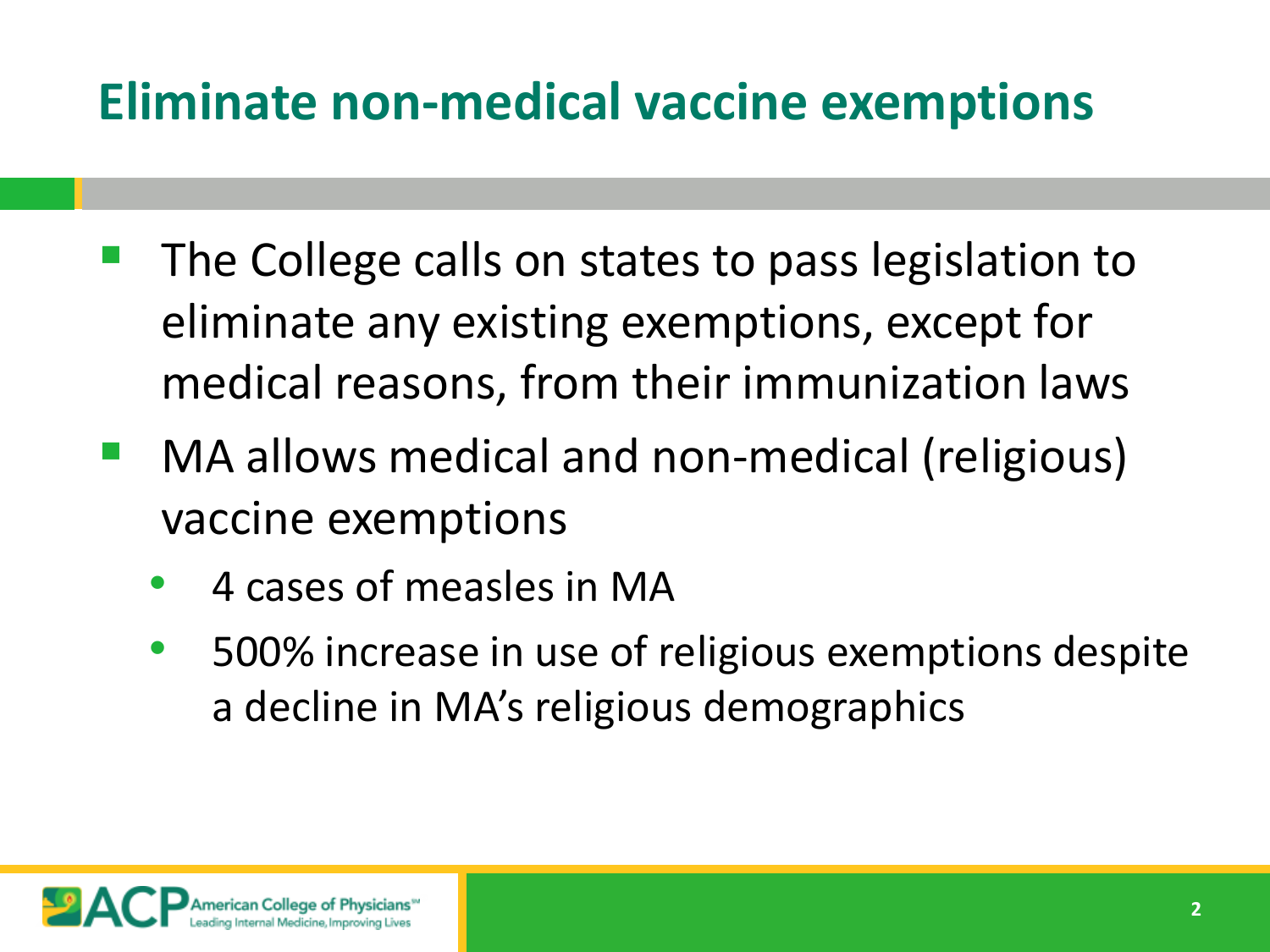## **MA Legislature**

 An Act Relative to Vaccines and Public Health (H.3999)

### Coalition formed

- American Academy of Pediatrics (Massachusetts Chapter)
- American College of Physicians (Massachusetts Chapter)
- Boston Globe Editorial Board
- Center for Inquiry (CfI)
- Immune Deficiency Foundation (IDF)
- Jewish Alliance for Law and Social Action (JALSA)
- March of Dimes
- Massachusetts Health & Hospital Association
- Massachusetts League of Community Health Centers
- Massachusetts Medical Society
- Massachusetts Parent Teacher Association (PTA)
- Massachusetts Public Health Association
- MassKids
- Progressive Massachusetts
- Vaccinate Massachusetts



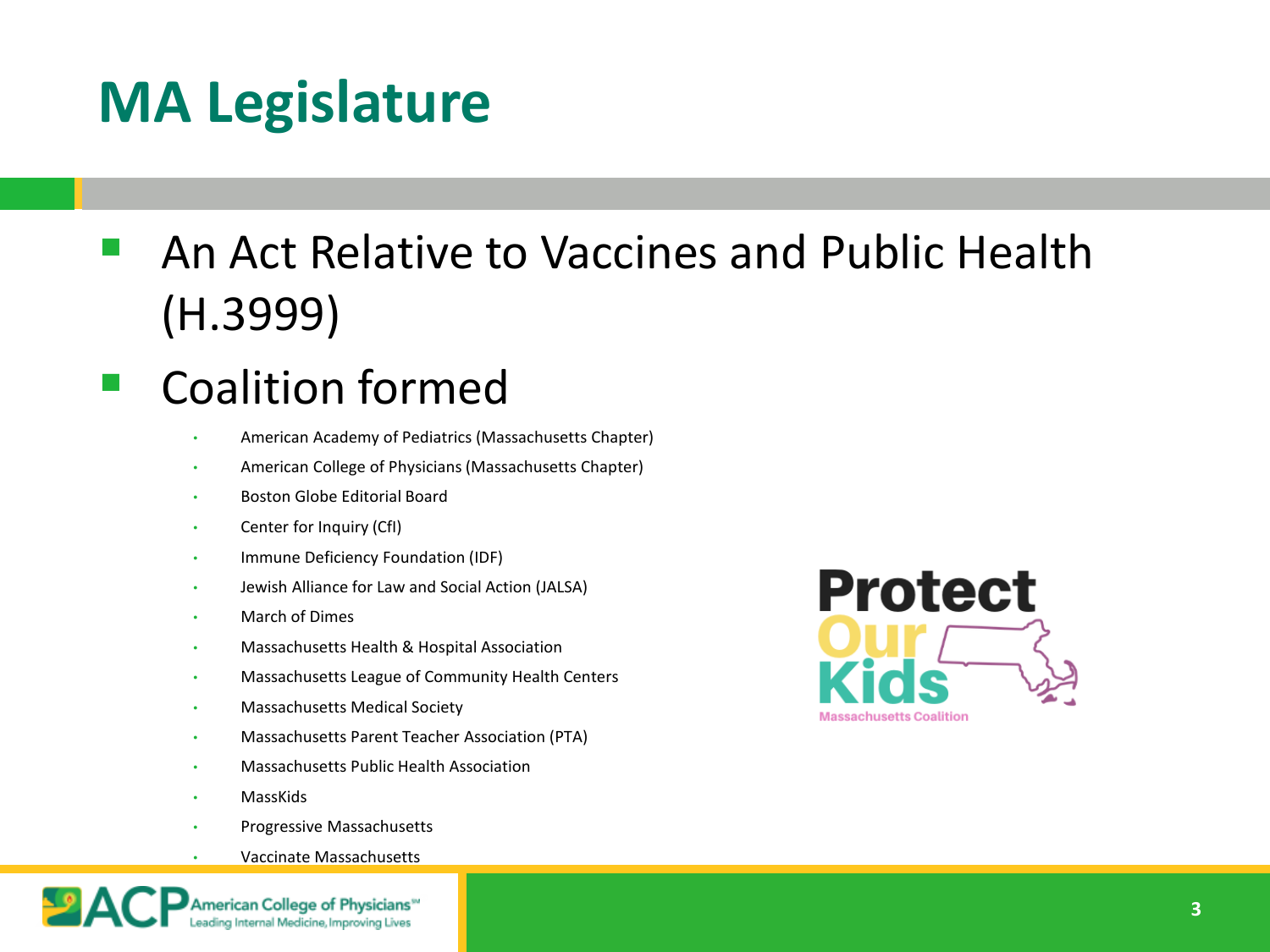# **Calling on member action**



#### Dear MA ACP members

There are 2 upcoming bill hearings at the State House on issues the MAACP Health and Public Policy Committee (HPPC) feel are very important to our members.

1) We support universal vaccination of our patients by advocating for An Act Relative to Vaccines and Public Health (H.3999), which removes the religious vaccination exemption for children entering schools in Massachusetts and it maintains medical exemptions.

2) We support our immigrant patients by advocating for An Act to Protect the Civil Rights and Safety of All Massachusetts Residents (S.1401/H.3573 Safe Communities Act), which would prevent local law enforcement from asking about a person's immigration status unless it is required by law.

Further information about these bills is listed on the MAACP website at this link: https://www.acponline.org/about-acp/chapters-regions/united-states/ massachusetts-chapter/public-policy-advocacy, We ask that you contact your legislators about these bills today. To make this as easy as possible, we have provided email and phone call templates on the website for each bill that you can adapt. Phone calls can be more effective than emails but any outreach to your legislator is helpful. We encourage you to include a patient story to emphasize the personal impact this bill will have on your patients. Click HERE to access the template information.

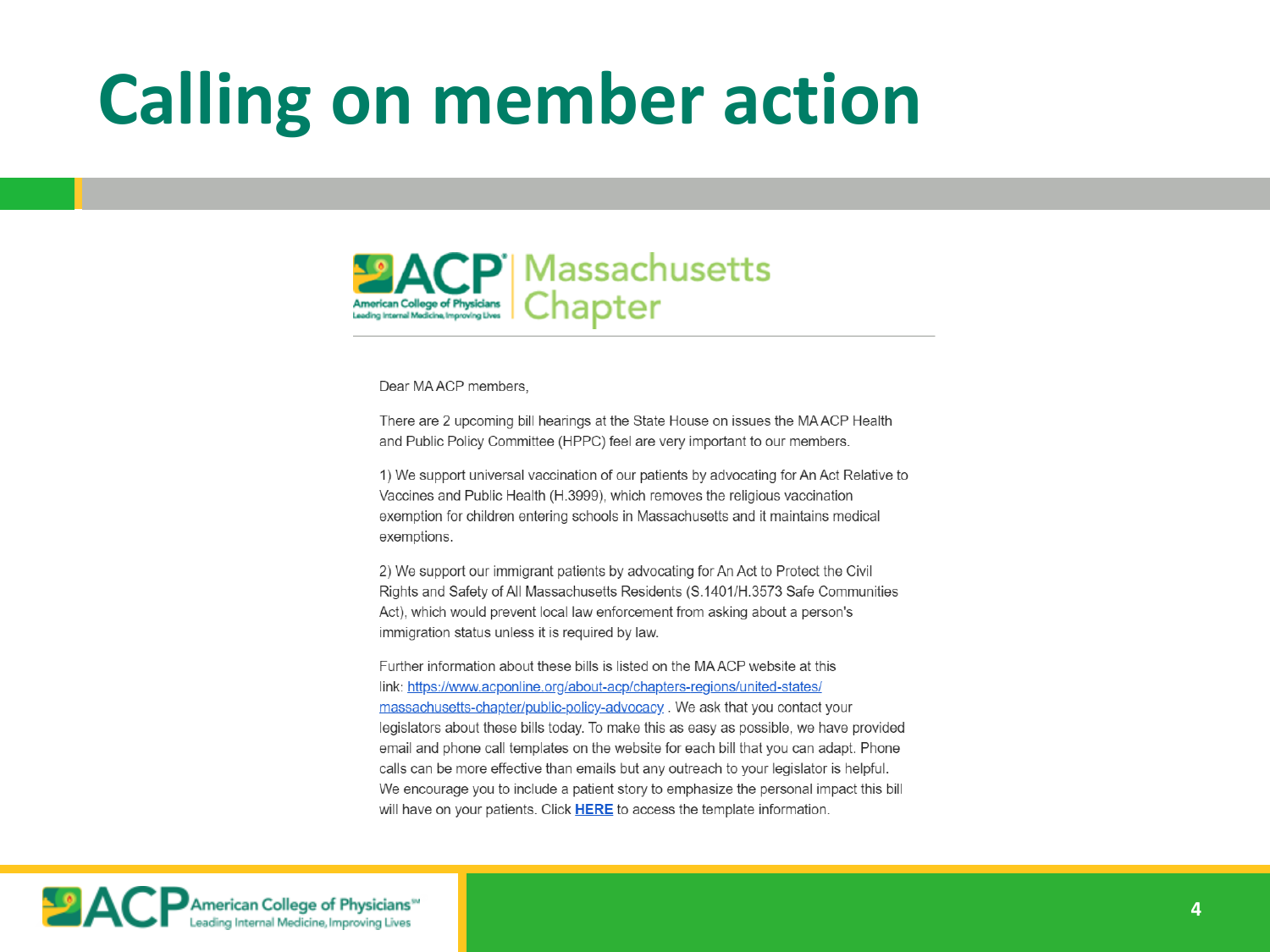# **Bill Hearing – December 3, 2019**



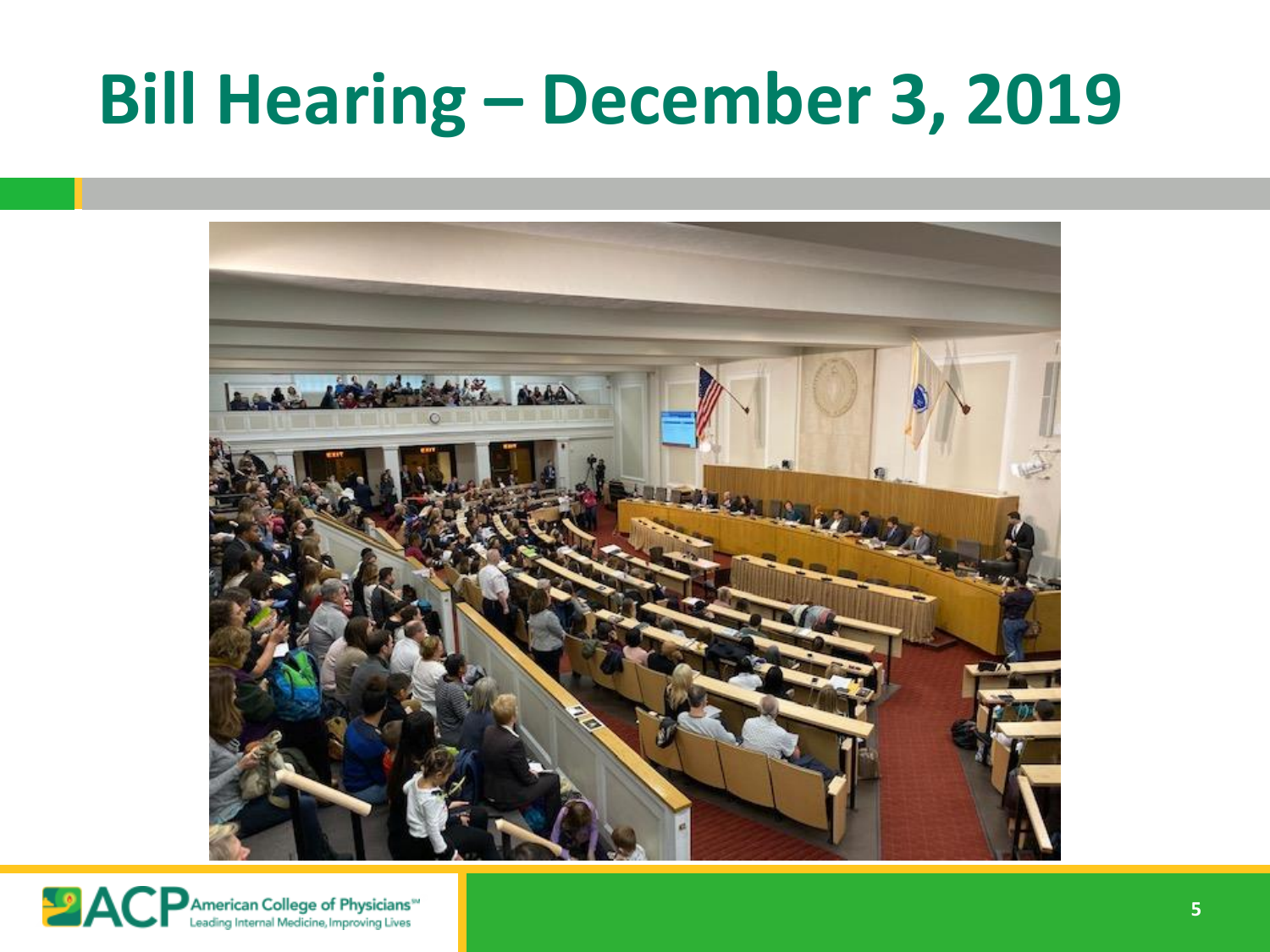# **Calling on member action again**



Dear MAACP members.

Last Tuesday, December 3, 2019 was the hearing for An Act Relative to Vaccines and Public Health (H.3999), which removes the religious vaccination exemption for children entering schools in Massachusetts and it maintains medical exemptions. It was a very lengthy hearing so we were unable to testify in person, however, our Chapter has submitted written testimony in support of this bill.

The hearing involved hours of testimony from physicians, community organizations, and individuals both in support and opposition to the bill. There was an overwhelming presence of families that are against the state requiring that their children be vaccinated and they spoke of the emotional and financial toll of taking care of their children whom they felt were harmed by vaccines. They argued that MA vaccination rates are some of the highest in the country and urged to leave non-medical vaccine exemptions in place.

As internists, we believe we can demonstrate to our legislators why it is critical that all eligible people are vaccinated universally. Moreover, we can illustrate to them the personal toll infectious diseases have on our patients, communities, and health care system.

We ask that you contact the Joint Committee on Public Health to pass this bill today. The Committee is currently gathering testimony and information to make their decision in the coming weeks so your outreach must be timely. To make this as easy as possible, we have provided email and phone call templates below you can adapt. Phone calls can be more effective than emails but any outreach to these legislators is helpful. We strongly encourage you to include a patient story to emphasize the personal impact this bill will have on your patients as this can be very influential to legislators.

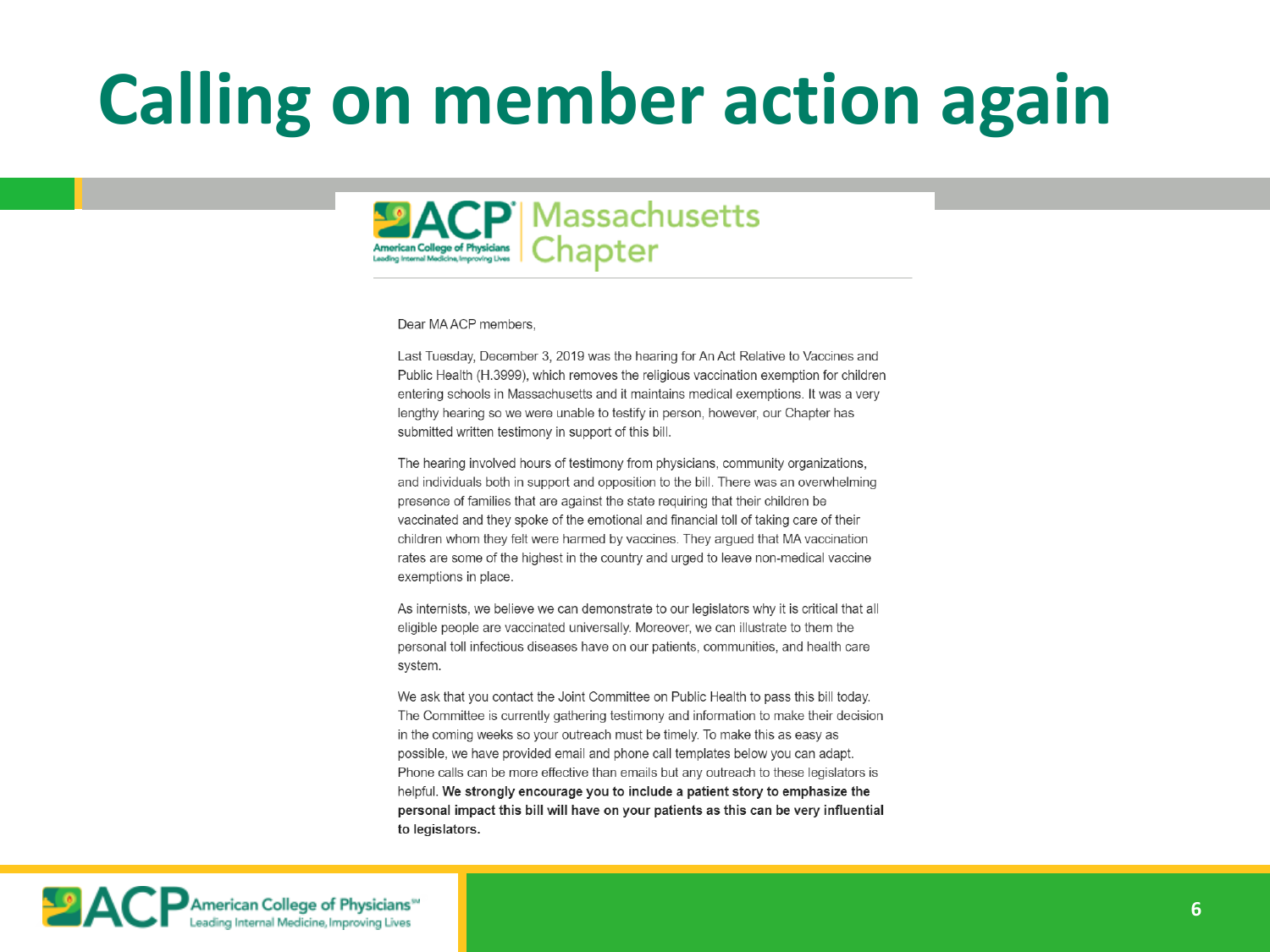### **Next steps**

- Opposition efforts: Health Choice 4 Action
	- Jan 14 briefing for legislators and staff:
		- "There will be an expert panel comprised of medical doctors, nurses and attorneys presenting a data-driven analysis of vaccination rates, exemptions, and "gap" populations."
- Bill is sitting in Joint committee on Public Health, will be discharged by February 5